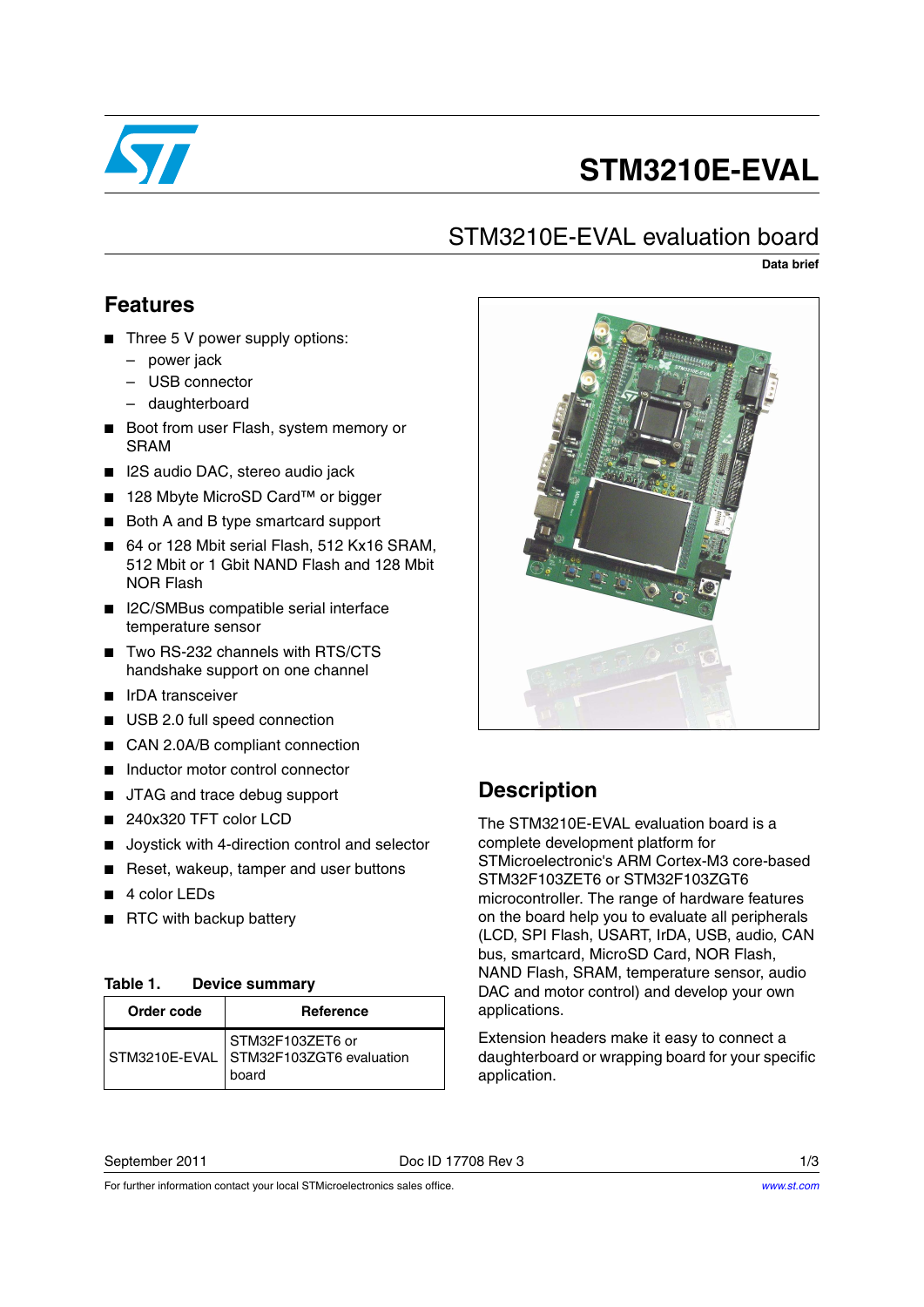### **STM3210E-EVAL hardware block diagram**

*[Figure 1](#page-1-0)* is a block diagram of the STM3210E-EVAL hardware.

<span id="page-1-0"></span>**Figure 1. Hardware block diagram**



### **Demonstration software**

Demonstration software is preloaded in the board's Flash memory for easy demonstration of the device peripherals in stand-alone mode. For more information and to download the latest version (version 1.1 or later is required), refer to www.st.com.

### **Revision history**

| Table 2. | <b>Document revision history</b> |  |
|----------|----------------------------------|--|
|          |                                  |  |

| Date        | <b>Revision</b> | <b>Changes</b>                 |
|-------------|-----------------|--------------------------------|
| 06-Aug-2010 |                 | Initial release.               |
| 29-Oct-2010 | 2               | Modified microcontroller.      |
| 23-Sep-2011 | 3               | Added reference STM32F103ZGT6. |